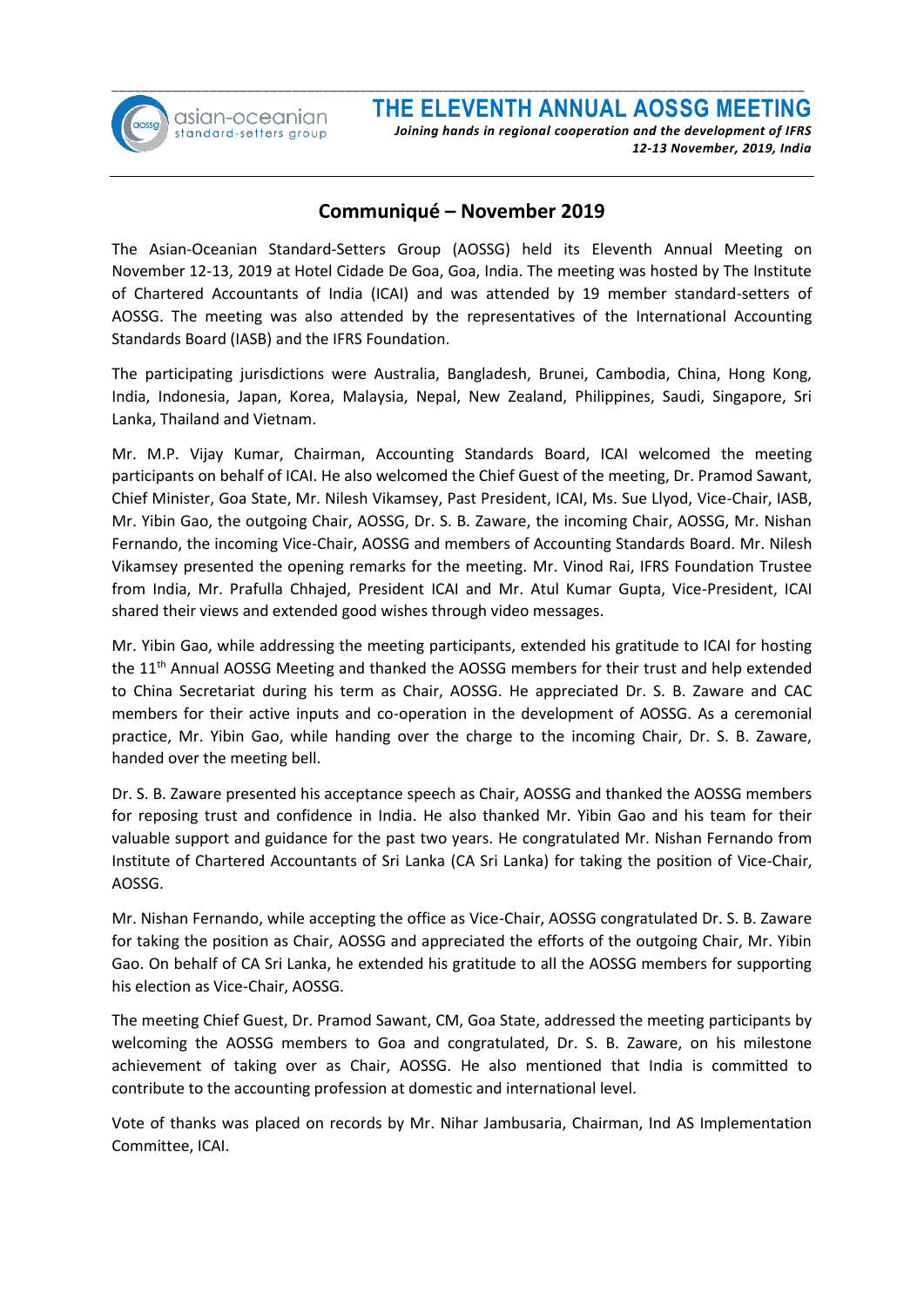

The IASB was represented at the meeting by Ms. Sue Llyod, Vice-Chair, IASB, Ms. Ann Tarca, Board Member and Ms. Michelle Sansom, Associate Director of the IFRS Foundation. The Director of the IFRS Foundation Asia-Oceanian Regional Office in Tokyo, Mr. Makoto Takahashi also attended the meeting.

## *AOSSG-specific affairs (Members-only session)*

Members were informed of the following key activities in 2019 and plans for 2020:

- Meeting with the Trustees of the IFRS Foundation;
- Mentoring programme;
- AOSSG membership;
- AOSSG draft strategy proposals; and
- AOSSG working group evaluation.

Members discussed the draft strategy proposals prepared by the CAC members and agreed with the new objectives and directions of the AOSSG.

Members noted the benefits and importance of technical discussions among AOSSG members and discussed how they could enhance their participation in future technical activities.

#### *Update and discussion on IASB projects*

Ms. Sue Llyod, Ms. Ann Tarca and Ms. Michelle Sansom provided an update on 2018-19 strategic activities and insights of the upcoming projects of IASB for 2020, viz. Exposure Draft on Primary Financial Statements, Discussion paper on Goodwill and Impairment, Exposure Draft on Rateregulated Activities and Management Commentary. IASB also shared an update on the IASB's 2020 Agenda Consultation project, stakeholders' inputs in this area will form the basis for IASB's work plan during 2022 to 2026.

#### *Amendments to IFRS 17*

The Insurance Working Group (WG) leader, the KASB, shared the feedback received from the WG members on the Exposure Draft 'Amendments to IFRS 17' issued by the IASB with the IASB representatives and AOSSG members. AOSSG members generally agreed with the proposed amendments. However, the members had concerns about the scope of reinsurance contracts held that provide proportionate coverage and had mixed views on the proposed effective date of IFRS 17.

#### *Preliminary comments on the potential PIR of IFRS 10, 11 and 12*

The IASB activated the Post-implementation Review (PIR) of IFRS 10 "Consolidated Financial Statements", IFRS 11 "Joint Arrangements", and IFRS 12 "Disclosure of Interests in Other Entities" after its September 2019 Board meeting. In relation to this PIR, the ASBJ, as the leader of the Business Groups and Assets Working Group, received a request from IASB staff to gather the views within the Asian-Oceanian Region regarding the potential issues to be included in the forthcoming Request for Information (RFI). In preparation for this meeting, the ASBJ had asked members of the Working Group for preliminary views on IFRS 10, 11 and 12.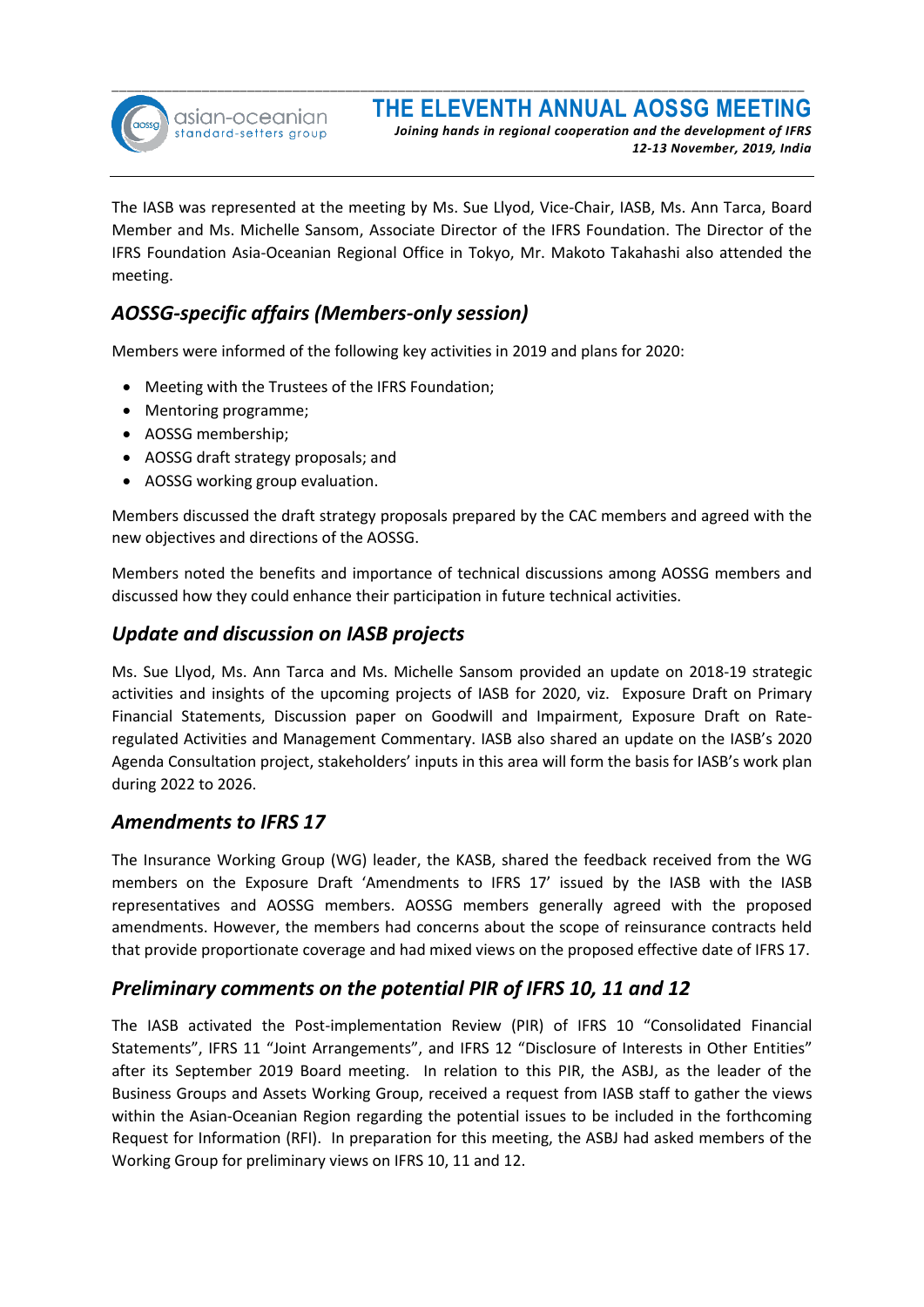

In this session, the ASBJ shared the views received and facilitated an open discussion inviting AOSSG members for any additional issues that should be considered by the IASB to be included in the RFI. The discussions at the meeting were expected to be shared at the forthcoming ASAF meeting in December 2019.

# *IFRS 17 implementation steps and the progress of the project of Meritz insurance*

The KASB's visiting fellow from Meritz Fire & Marine, one of the major general insurers in Korea, introduced the company's IFRS 17 implementation process. He shared with the IASB representatives and AOSSG members how Meritz developed its IT systems for the implementation of IFRS 17 and how they overcame the challenges they faced. He said that Meritz had completed the IFRS 17 project in April 2019.

## *An Initiative to Enhance the Quality of Valuations in Financial Reporting*

The Hong Kong Institute of CPA (HKICPA) shared its experience and initiative to enhance the quality of valuations in the Hong Kong market. The initiative aims to promote competence and professional valuation quality to ensure that Hong Kong maintains its reputation as a global capital market. The initiative is a collaboration with key stakeholders, including the capital market and auditor regulators, and the International Valuation Standards Council (collectively called "the Taskforce").

The Taskforce issued a consultation paper in July 2019, which sets out proposals for, among other things, the competencies to demonstrate, and the acceptable technical standard and performance framework. The Taskforce will subsequently decide the mechanism for regulating and licensing valuers in Hong Kong.

AOSSG members were reminded that fair valuation is a prevalent and important element of financial reporting and that accounting standard-setters have a role to play in enhancing and upholding the quality of financial reporting, consistent with the AOSSG's new strategic objectives. HKICPA is prepared to connect member jurisdictions with the IVSC.

## *Survey on IFRS 16, Leases: Initial Implementation Issues*

The Institute of Chartered Accountants of India, being leader of AOSSG Sub-working Group on Leases, conducted a questionnaire based survey on IFRS 16, Leases, to understand application/choices exercised by entities while applying the Standard and implementation issues being faced, if any. Feedback was received from various jurisdictions of AOSSG (5 responses) and Indian stakeholders (70 responses) on the survey Questions-wise responses received along with various issues highlighted in the responses to the survey were presented at the meeting. Some of the major challenges/issues/concerns raised were highlighted at the meeting which were as follows:

1. Judgement is involved in determination of an incremental borrowing rate (IBR) for lessee. The IASB Vice-Chair responded that IASB recognises that there is judgement involved in calculating IBR and that appropriate assessment of the facts and circumstances is required to make judgements. However, since IASB did not want to be prescriptive w.r.t determination of IBR, it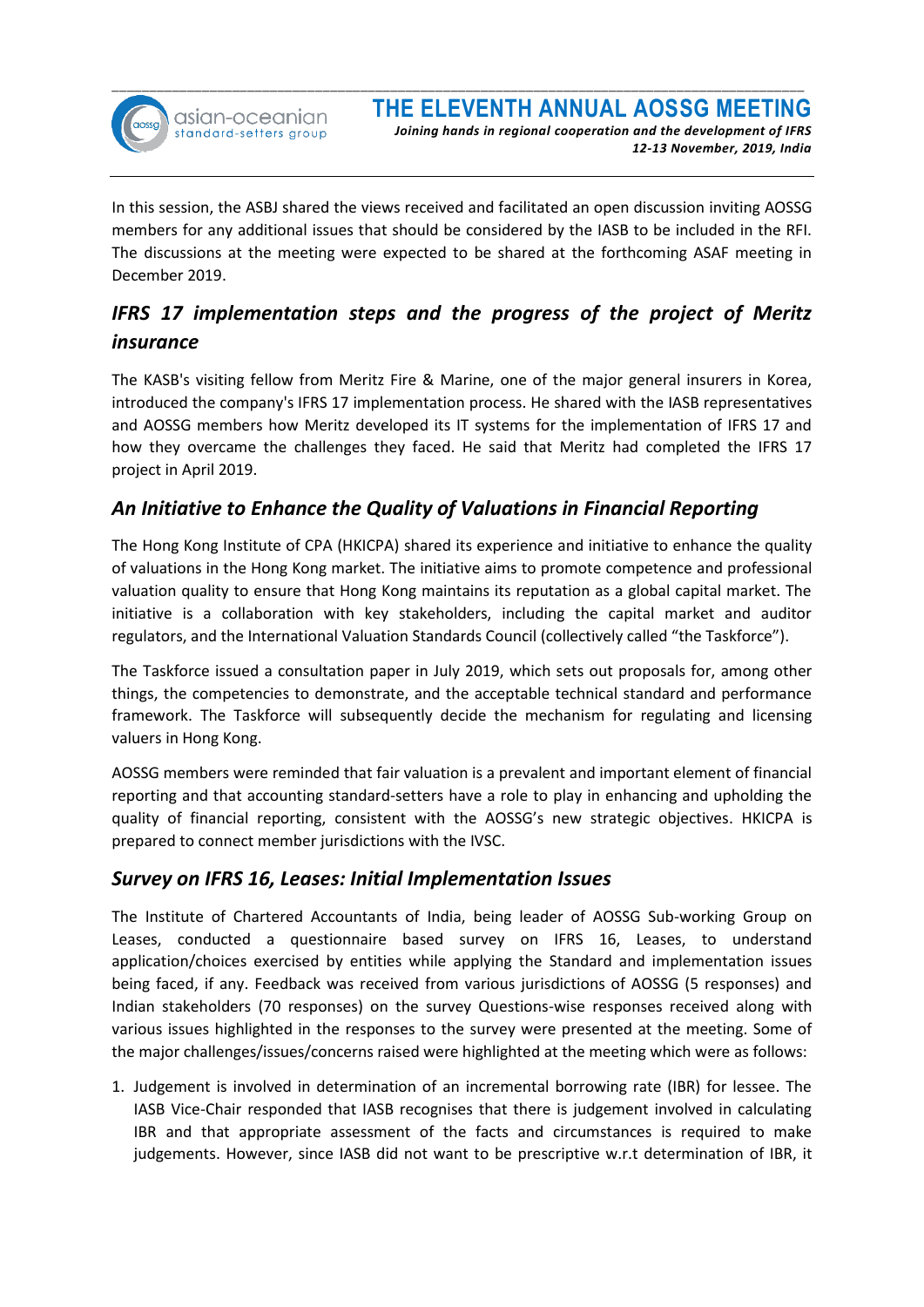

was considered appropriate to leave to the entities judgement. Similar issues regarding judgment involved in identification of lease and determination of lease term were also raised.

- 2. Foreign currency lease liability, being monetary item. needs to be translated into the functional currency of the lessee at every reporting date using the closing rate and, accordingly, exchange differences have to be recognised in profit or loss, which bring volatility in the profit or loss for Lessees (specifically for Aviation industry). The IASB Vice-Chair responded that there could not be different treatment under IAS 21 for foreign currency exchange differences for different monetary liabilities, i.e., lease liability and other monetary liabilities just because there is volatility. IASB Vice-Chair also mentioned that since entities are hedging the foreign currency exchange exposures, it may not be appropriate to take foreign currency exchange differences in the carrying amount of Right to Use assets.
- 3. Tax issues have been raised by various jurisdictions because of recognition of asset, depreciation and amortisation in the books of both lessor and lessee. The IASB Vice-Chair mentioned that although through new lease standard changes have been brought out in lessee accounting but in some jurisdictions the tax treatment is not yet changed, therefore, there are tax issues. IASB Vice-Chair mentioned that the IASB has issued an ED of amendments in IAS 12 to address certain tax related issues arising due to new lease Standard.
- 4. IFRS 16 prescribes dual lease accounting model in the books of the Lessor and single lease accounting model for lessee and, accordingly, both the lessor and lessee are capturing the asset and recording depreciation in profit or loss. The IASB Vice-Chair mentioned that while drafting the new lease standard the IASB proposed to change the lessor accounting also which were supposed to be symmetrical with lessee accounting, however, the IASB received feedback for not doing so since there were less problems in lessor accounting under IAS 17 compared to accounting in the books of lessee. Therefore, IASB decided to continue with IAS 17 lessor accounting model.

## *Primary Financial Statements*

The Presentation and Disclosure Working Group (WG) leader, the KASB, presented and led a discussion on the analysis of the IASB's following tentative decisions in the Primary Financial Statements project: operating profit defined as a residual and eliminating classification option of dividends received in the statement of cash flows for non-financial entities. The KASB also suggested a possible alternative for those tentative decisions and sought feedback from AOSSG members.

Many AOSSG members were supportive of the KASB's views on the IASB's tentative decisions and possible suggestions mainly because operating profit is a very important subtotal which represents the entity's margin directly from the entity's main business. They also agreed that the operating subtotal is commonly used for regulatory purposes and contributions based on the company's social responsibility activity are not operating in nature.

Some AOSSG members were supportive of the IASB's decisions mainly because users can obtain relevant information from disclosures and adjust the subtotal to the number they need. Having said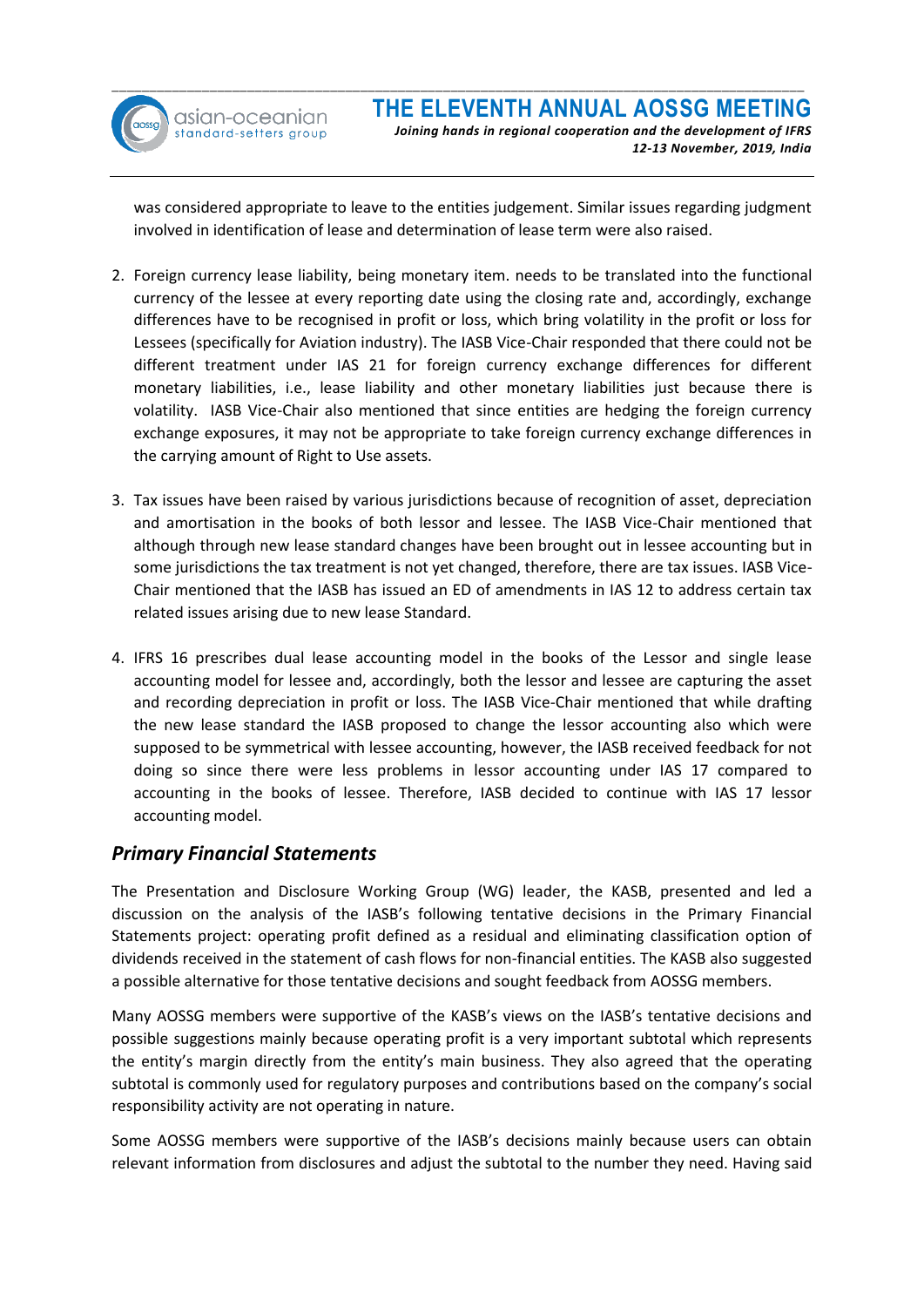

 *12-13 November, 2019, India*

that, one of them sympathised with the negative impact of the residual approach to define operating profit on the company's social responsibility.

### *Post Implementation Review on IFRS 9 Financial Instruments – Sri Lanka*

Internationally, IFRS 9 is effective for financial periods beginning on or after 01<sup>st</sup> January 2018. Having adopted the standard with the same effective date, CA Sri Lanka conducted a Post Implementation Review (PIR) covering various stakeholders including Licensed Commercial Banks, Licensed Specialised Banks, Registered Finance Companies, Specialised Leasing Companies and practicing Chartered Accountants to highlight their concerns and key issues.

The first issue highlighted was that most of the risk assessments had been product focused than borrower focused which resulted in ECL provisioning for a product category to be uniform irrespective of different risk levels of the customers. The next confusion which arose was whether any part of these related-party loans was to be treated as capital contribution as per IAS 28 instead of a financial asset / liability as per IFRS 9 and in this regard clear guidelines were provided. Furthermore, in relation to the moratorium being offered to the tourism sector consequent to the recent terrorist attack, guidance was issued in recognition of the interest and capital. The representatives from IASB advised each jurisdiction to keep them and the market informed, when the local national standard setter provides temporary or permanent reporting reliefs. It was also noted that in Sri Lanka due to the rebuttable presumption of 30 – 90 days against the credit management cycle of 180 days, SMEs have failed to absorb the additional expected credit losses. This has resulted in regulatory relaxations to be made and to issue guidance stating that the management judgment has to be exercised in deciding to rebut the presumption. Finally, with respect to the short term liquidity support facilities, where it is known at the inception that the facilities would be rolled over without being settled for further periods, the industry was advised to revise the loan covenants, in an effort to avoid loans technically becoming past dues at the first due settlement date.

## *Status of adopting IFRS in Bangladesh*

In November 2018 at the 10th AOSSG Annual Meeting, the Financial Reporting Council (FRC) of Bangladesh was admitted as an AOSSG member. Accordingly, 2019 Annual Meeting was the first annual meeting attended by FRC, Bangladesh.

At the 2019 Annual Meeting, FRC, Bangladesh delegation has made an half-hour brief presentation on adoption, application, and work performed by Bangladesh jurisdiction on IFRS during the last two decades and highlighted the pros and cons of its recent transition from self-regulation to Government Oversight. The presentation also included information on FRC management and its future plans. The presentation was appreciated by the attendees and by the IASB delegation.

# *IFRS 15 Revenue from Contracts with Customers application to Real Estate Sector*

HKICPA and CA Sri Lanka jointly presented the findings of an AOSSG survey. The objective of the survey was to analyse issues encountered by member jurisdictions in applying the 'over time' or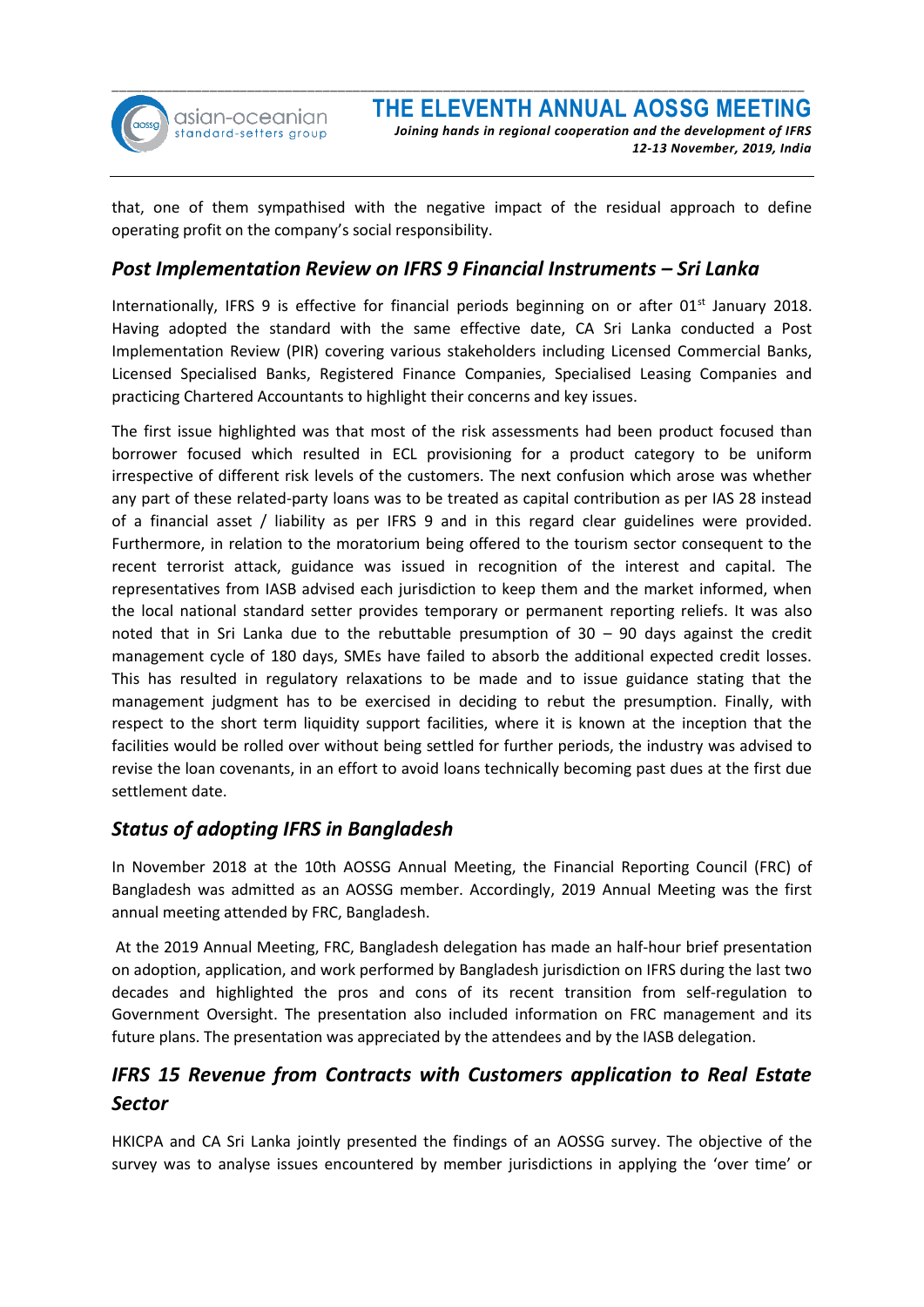

'point in time' revenue recognition criteria under IFRS 15 Revenue from Contracts with Customers and determine whether any clarifications to the Standard are necessary. The survey focused on the real estate industry, and specifically how paragraph 35 of IFRS 15 is applied to sales of residential multi-unit properties.

It was found that:

- IFRS 15.35(a) and 35(b) are not applicable to the property sales in all jurisdictions.
- One jurisdiction has local regulations that provide the developers 'rights to payment' (the criterion under IFRS 15.35(c)) and so the sales qualify for revenue recognition over the construction period. Most situations in other jurisdictions do not meet IFRS 15.35 and accordingly revenue is recognized at the time control of the property is transferred to the customer, which is usually on physical possession of the property by the customer.
- Many developers found it challenging to apply IFRS 15.35(c), in determining the enforceability of the right to payment particularly in the absence of legal precedent.
- In some jurisdictions standard contracts are used. When there are no standard contracts, the revenue recognition assessment is performed based on case-specific facts and circumstances.

AOSSG members discussed the importance of understanding how the contractual terms, legal precedent cases and customary business practices within the industry interact with the legal system of a jurisdiction when assessing enforceability, and also the need to apply judgement and reassess the revenue recognition if new information comes to light. It was observed that the courts may override the contractual terms and the compensation to the developers upon customer default does not always cover the developer's costs incurred plus a reasonable margin as required to satisfy the 'over time revenue recognition'.

HKICPA shared that the 'rights to payment' criterion under IFRS 15.35(c) has also impacted construction services industries including, in Hong Kong, the IPO sponsor market. The meeting did not identify any major concerns that would suggest there is a need to clarify IFRS 15. AOSSG members were encouraged to reach out to other members and the IASB/IFRS Interpretations Committee if they encounter issues.

## *Accounting Policy choices in IFRS Standards*

Malaysian Accounting Standards Board staff presented a paper on accounting policy choices available in IFRS Standards. The topic identified the nature of the policy choices available, including whether the choices must be made on an item-by-item or class-by-class basis and whether they are irrevocable or revocable choices.

The presentation also considered the available evidence, including the Basis for Conclusions to the relevant IFRS Standards, on why the choices had been made available and the IASB's reasoning for them being in a particular form.

The meeting discussion highlighted that policy choices are often provided as a means to manage change from a wide variety of jurisdictional practices to more consistent and comparable international practice. The policy choices can facilitate issuing an IFRS Standard that brings about key